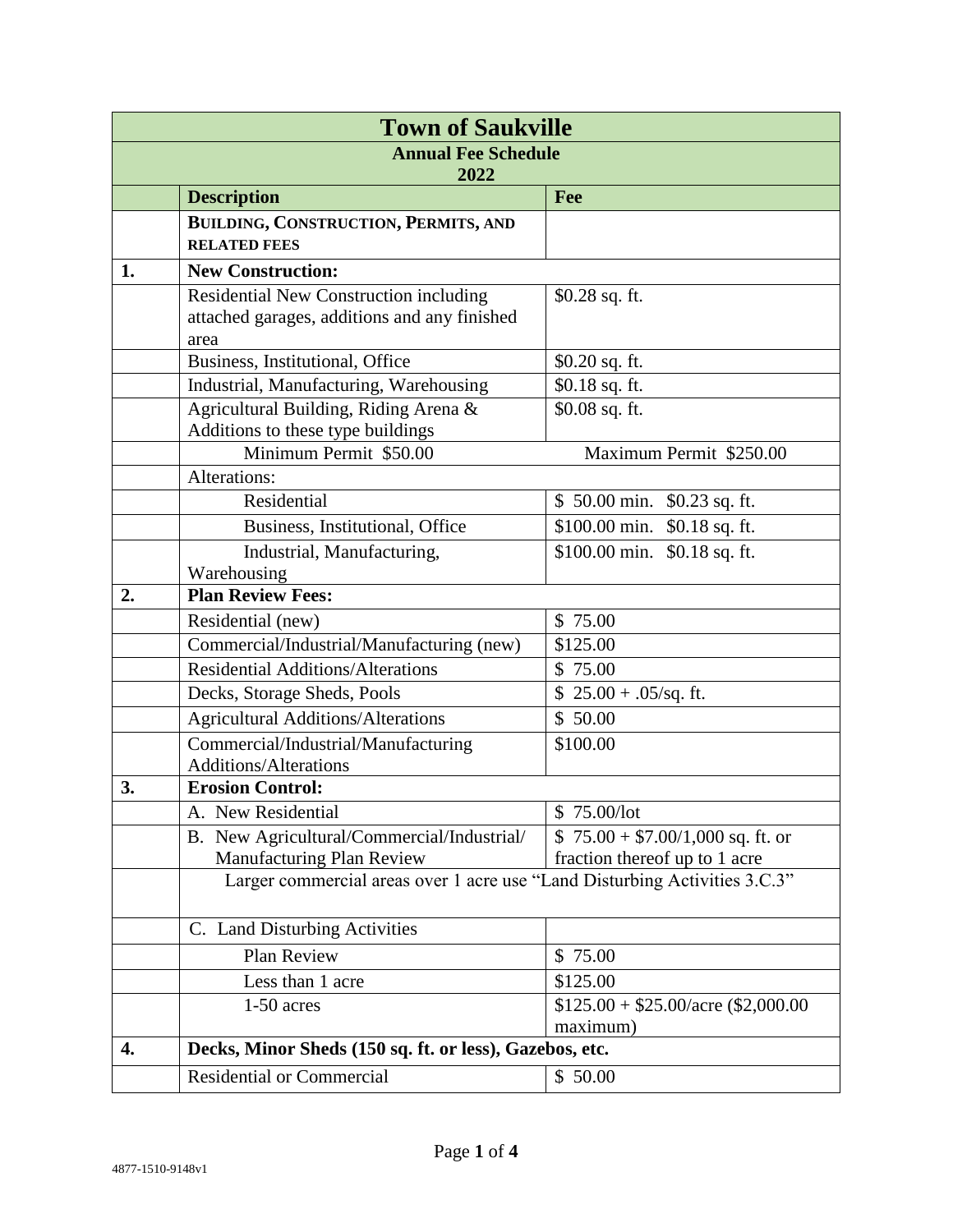| <b>Town of Saukville</b>           |                                                                           |                                                                                   |  |  |
|------------------------------------|---------------------------------------------------------------------------|-----------------------------------------------------------------------------------|--|--|
| <b>Annual Fee Schedule</b><br>2022 |                                                                           |                                                                                   |  |  |
|                                    | <b>Description</b>                                                        | Fee                                                                               |  |  |
| 5.                                 | <b>Above Ground or In-Ground Pools</b>                                    | $$50.00 + electric$ permit                                                        |  |  |
| 6.                                 | <b>Detached Garages</b>                                                   | \$ 0.22/sq. ft. (\$50.00 minimum)                                                 |  |  |
| 7.                                 | <b>Heating Permit</b>                                                     |                                                                                   |  |  |
|                                    | Heating Unit, including Fireplaces/Wood<br>Stoves, etc.                   | \$35.00/unit up to 150,000 BTUs<br>(\$10.00 ea. additional 50,000 BTUs)           |  |  |
|                                    | <b>HVAC Distribution Systems</b>                                          | $\mathcal{S}$<br>$1.00/100$ sq. ft.<br>$(\$30.00$ minimum)                        |  |  |
| 8.                                 | <b>Air Conditioning</b>                                                   | $$45.00$ up to 3 ton unit<br>(\$10.00 each additional ton or<br>fraction thereof) |  |  |
| 9.                                 | <b>Electrical Permit</b>                                                  | $$25.00$ base fee + each item per<br>attached schedule                            |  |  |
| 10.                                | <b>Plumbing Permit</b>                                                    | \$ 25.00 base fee $+$ \$7.00/fixture or<br>connection per attached schedule       |  |  |
| 11.                                | <b>Inside Plumbing Check for New POWTS</b>                                | \$37.50                                                                           |  |  |
| 12.                                | <b>Re-inspection</b>                                                      | \$50.00                                                                           |  |  |
| 13.                                | <b>Wisconsin State Seal</b>                                               | \$30.00                                                                           |  |  |
| 14.                                | <b>House Numbers</b>                                                      | \$30.00                                                                           |  |  |
| 15.                                | <b>Foundation Repair</b>                                                  | \$50.00                                                                           |  |  |
| 16.                                | <b>Razing Permit</b>                                                      | \$50.00                                                                           |  |  |
| 17.                                | <b>Sign Permit</b>                                                        | $$25.00 + $25.00$ Plan Review                                                     |  |  |
| 18.                                | <b>Culvert Permit</b>                                                     | \$50.00                                                                           |  |  |
| 19.                                | <b>Berm Permit</b>                                                        | \$50.00                                                                           |  |  |
| 20.                                | All other projects, repairs, window                                       | \$10/\$1000 valuation                                                             |  |  |
|                                    | replacements and alterations for which                                    | (\$ 50.00 minimum)                                                                |  |  |
| 21.                                | square footage cannot be determined                                       |                                                                                   |  |  |
|                                    | <b>Occupancy (New Structures)</b>                                         | \$50.00                                                                           |  |  |
| 22.                                | <b>Zoning Permit</b>                                                      | \$50.00                                                                           |  |  |
| 23.                                | Double Fees will be charged for all work started or done without a permit |                                                                                   |  |  |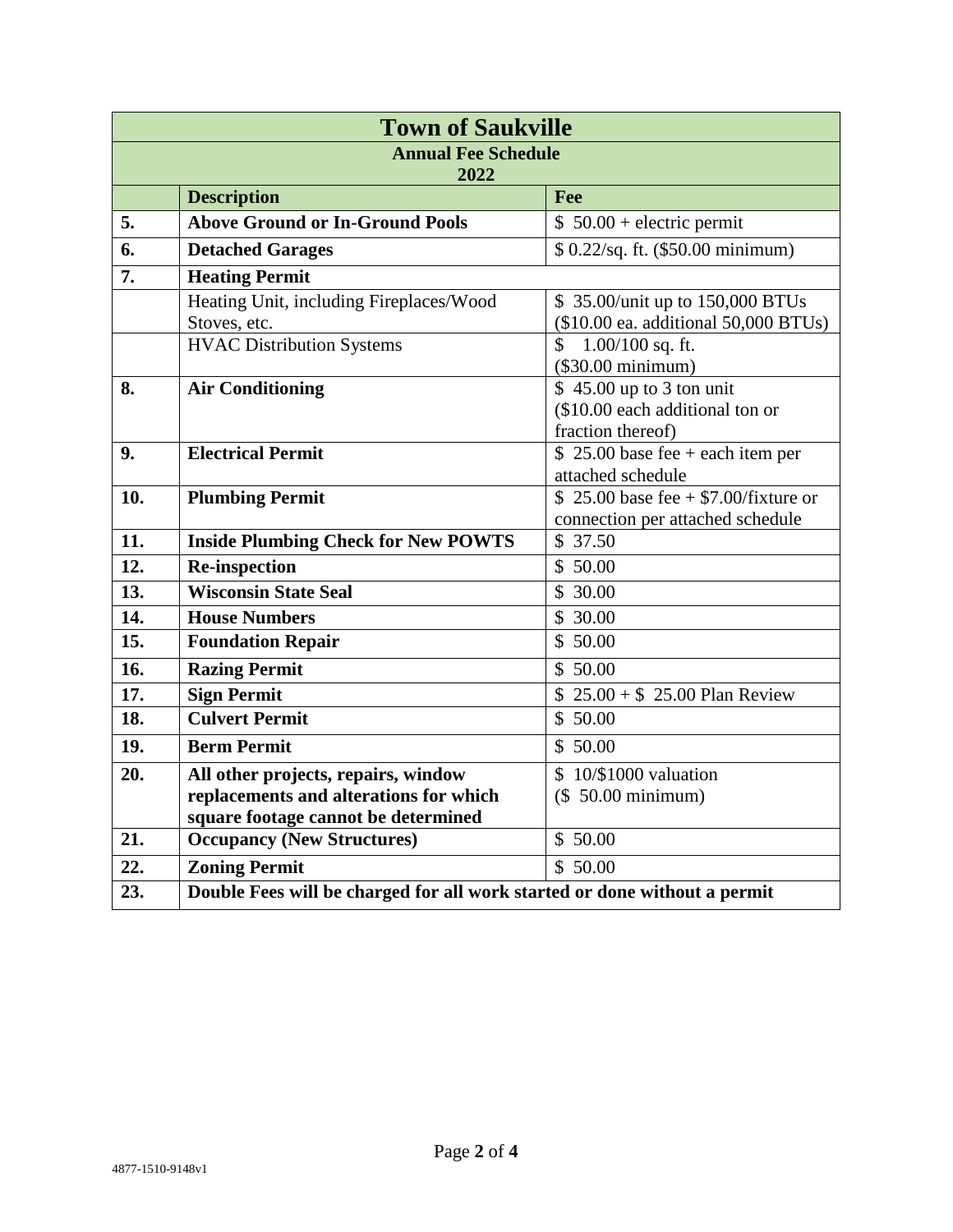| <b>Town of Saukville</b>           |                                                                            |                                                                      |  |  |
|------------------------------------|----------------------------------------------------------------------------|----------------------------------------------------------------------|--|--|
| <b>Annual Fee Schedule</b><br>2022 |                                                                            |                                                                      |  |  |
|                                    | <b>Description</b>                                                         | Fee                                                                  |  |  |
| 24.                                | <b>LAND DEVELOPMENT APPLICATIONS AND</b>                                   | *** if professional fees exceed                                      |  |  |
|                                    | PROFESSIONAL REVIEW FEES ***                                               | initial deposit, applicant will be                                   |  |  |
|                                    |                                                                            | liable for any and all fees that                                     |  |  |
|                                    | Planning, Annexation, Subdivision, Zoning, Amendments, Variances & Appeals | exceed the initial deposit                                           |  |  |
|                                    | Comprehensive Plan Amendment                                               | \$350 Administrative Fee plus \$700                                  |  |  |
|                                    |                                                                            | Professional Fees $&$ Expenses =                                     |  |  |
|                                    |                                                                            | \$1,050 Deposit                                                      |  |  |
|                                    | <b>Minor Land Division</b>                                                 | \$350 Administrative Fee plus \$550                                  |  |  |
|                                    | (Land Division by CSM)                                                     | Professional Fees & Expenses=                                        |  |  |
|                                    |                                                                            | \$900 Deposit                                                        |  |  |
|                                    | <b>Major Land Division</b>                                                 |                                                                      |  |  |
|                                    | A. Preliminary Plat (5 lots or more)                                       | \$350 Administrative Fee plus                                        |  |  |
|                                    |                                                                            | \$2,500 Professional Fees &                                          |  |  |
|                                    |                                                                            | Expenses=\$2,850 Deposit                                             |  |  |
|                                    | B. Final Plat (5 lots or more)                                             | \$350 Administrative Fee plus \$800<br>Professional Fees & Expenses= |  |  |
|                                    |                                                                            | \$1,150 Deposit                                                      |  |  |
|                                    | <b>PUD Overlay</b>                                                         | \$350 Administrative Fee plus                                        |  |  |
|                                    | Planned Unit Development Overlay                                           | \$2,500 Professional Fees &                                          |  |  |
|                                    |                                                                            | Expenses=\$2,850 Deposit                                             |  |  |
| 25.                                | <b>OTHER LAND USE APPLICATION FEES</b>                                     | *** if professional fees exceed                                      |  |  |
|                                    |                                                                            | initial deposit, applicant will be                                   |  |  |
|                                    |                                                                            | liable for any and all fees that<br>exceed the initial deposit       |  |  |
|                                    | <b>Site Plan Review</b>                                                    | \$350 Administrative Fee plus \$900                                  |  |  |
|                                    |                                                                            | Professional Fees & Expenses=                                        |  |  |
|                                    |                                                                            | \$1,250 Deposit                                                      |  |  |
|                                    | Rezone/Zoning Amendments (map and text)                                    | \$350 Administrative Fee plus \$550                                  |  |  |
|                                    |                                                                            | Professional Fees & Expenses=                                        |  |  |
|                                    |                                                                            | \$900 Deposit                                                        |  |  |
|                                    | <b>Conditional Use Permit</b>                                              | \$350 Administrative Fee plus \$550                                  |  |  |
|                                    |                                                                            | Professional Fees & Expenses=<br>\$900 Deposit                       |  |  |
|                                    | Board of Appeals – Admin. Appeal or                                        | \$350 Administrative Fee plus \$550                                  |  |  |
|                                    | Variance Request                                                           | Professional Fees & Expenses=                                        |  |  |
|                                    |                                                                            | \$900 Deposit                                                        |  |  |